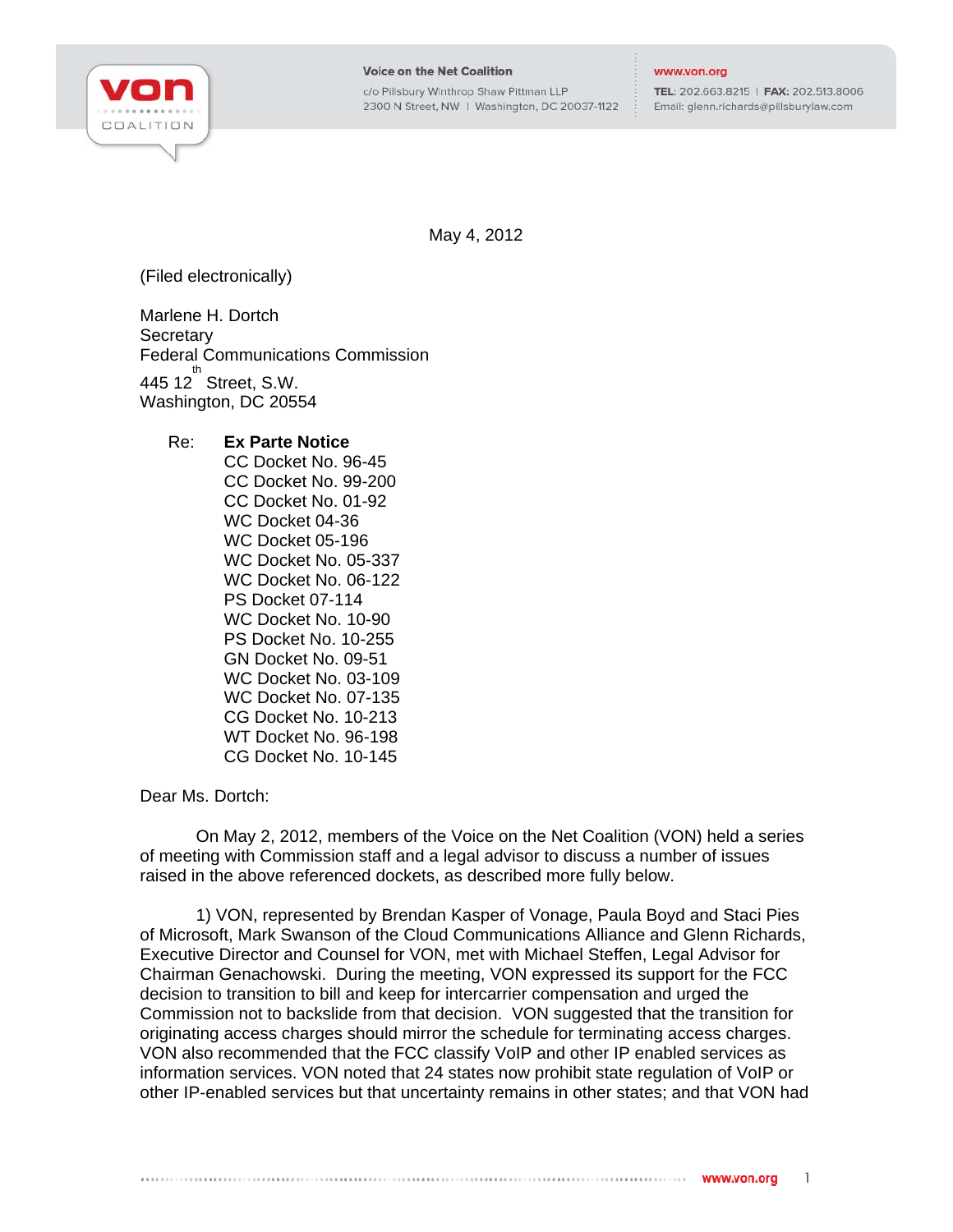

May 4, 2012 Page 2

joined AT&T and Verizon in an amicus brief filed last month with the Vermont Supreme Court opposing the regulation of VoIP by the Vermont Public Service Board. VON also expressed its support for a connections based contribution methodology and stated its interest in working with other industry groups to provide the Commission with a consensus position. VON also discussed its filing in support of Vonage's waiver seeking direct access to telephone numbers by VoIP providers.

2) VON, represented by Mr. Kasper, Ms. Boyd, Mr. Swanson and Mr. Richards met Karen Strauss, Gregory Hlibok, Rosaline Crawford, Eliot Greenwald, of the Consumer and Government Affairs Bureau, Michael Ha of the Office of Engineering and Technology. VON discussed its filings concerning implementation of the disabilities access rules, including the need for safe harbors.

3) VON, represented by Mr. Kasper, Ms. Boyd, Ms. Pies, Mr. Swanson and Mr. Richards met with Henning Schulzrinne, Office of Strategic Policy, Patrick Donovan, Tim May, Jerome Stanshine, David Siehl of the Public Safety and Homeland Security Bureau, Karen Peltz Strauss and Cheryl King of the Consumer and Government Affairs Bureau and William Dever and Richard Hovey of the Wireline Competition Bureau to discuss VON's filings related to 911 requirements for VoIP applications and services. VON expressed its interest in working with Commission staff in developing solutions for those services where the consumer has an expectation that he or she can dial a 911 call.

4) VON, represented by Mr. Kasper, Ms. Pies, Mr. Swanson and Mr. Richards met with Mr. Dever, Sanford Williams, Ann Stevens, Victoria Goldberg, Randy Clarke, Travis Litman, Deena Shettler and Rhonda Lien of the Wireline Competition Bureau. During the meeting, VON expressed its support for the FCC decision to transition to bill and keep for intercarrier compensation and urged the Commission not to backslide from that decision. VON suggested that the transition for originating access charges should mirror the schedule for terminating access charges. VON also discussed its filing in support of Vonage's waiver seeking direct access to telephone numbers by VoIP providers.

Please contact me directly if you have any questions.

Sincerely,

/s/

Glenn S. Richards Executive Director

## 2